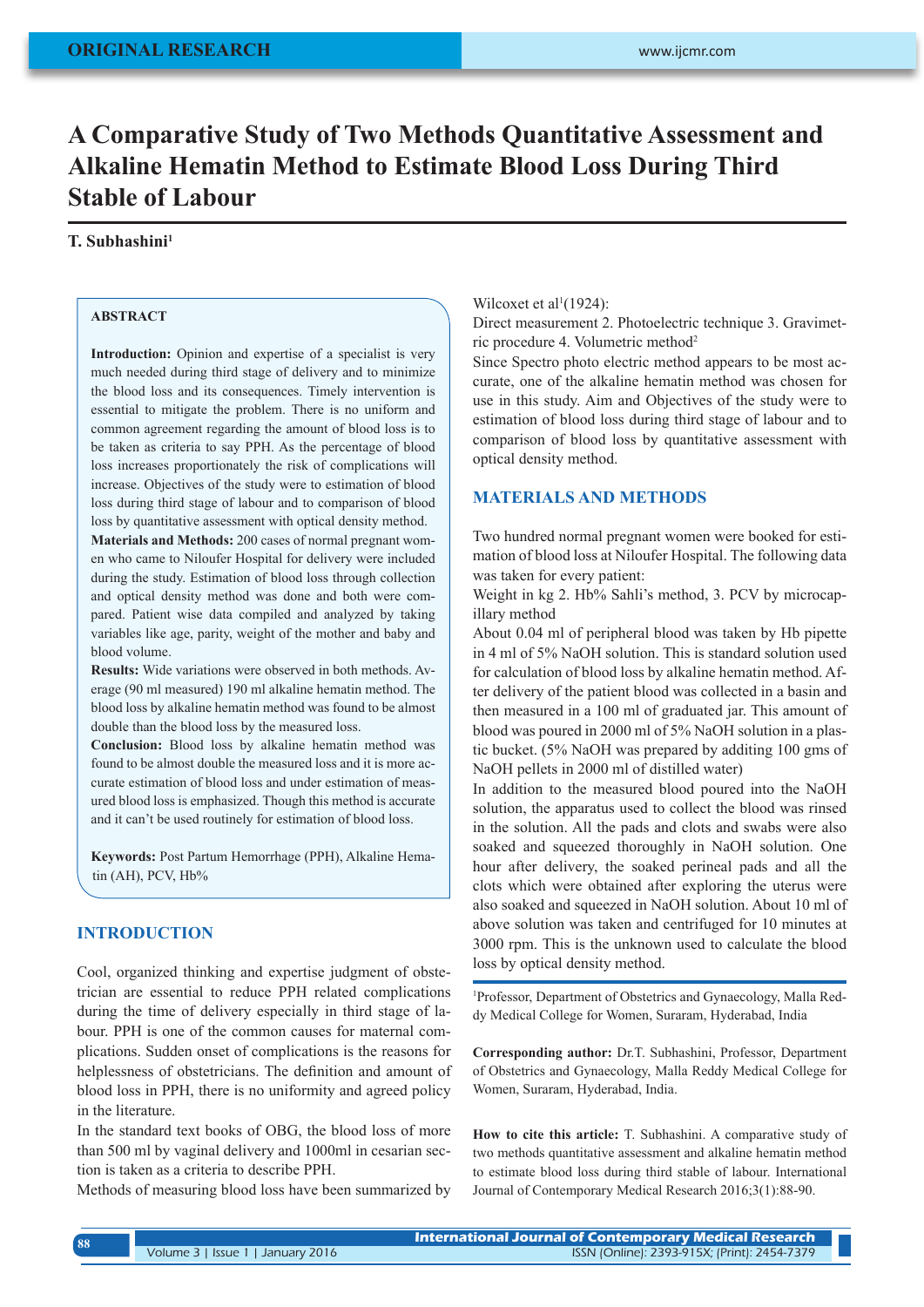One hour after delivery general condition of the patient was noted by taking pulse rate, pallor, BP and also enquired about how they felt.

To calculate the blood loss by alkaline hematin method<sup>2</sup>:

The optical density of standard and unknown is determined at 530 nm. The blood loss was calculated by using the formula:

Blood loss = Optical density of unknownx 2000 / optical density of standard x100

To calculate the percentage of total blood volume lost at delivery is calculated by the formula:

0.036 x estimated blood loss x observed hematicrit/body weight

## **RESULTS**

Table 1 shows relation of blood volume to blood loss. Blood volume was taken in 5 ranges starting from 3000 to 5500ml of blood. Blood volume ranging from 3000-5500 ml showed decrease in blood loss i.e.,120-83 (measured)270-190 (AH). Table 2 shows age wise blood loss. No significant relation was observed in blood loss with age.

Body weight ranging from 40 to 60 kg showed showed slight increase in blood loss with increasing weight of the mother.

Table 4 shows the relationship between parity to amount of blood loss during delivery. As increase of parity, proportionately blood loss also increased.

Table 5 shows blood loss in relation to weight of the baby. It has increased with increasing of baby weight.

Table 6 shows the relationship between normal and abnormal cases of delivery. Delivery done other than vaginal was considered as abnormal. Blood loss is more in abnormal cases compared to normal in both the methods.

Table 7 shows the relationship between PCV and blood loss. PCV range is taken from 27 to 40 and observed relationship with increase of PCV to blood loss. No changes seen with relation to PCV in blood loss.

Table 8 shows relation of Hb% with blood loss. No relation to blood loss is observed with Hb%.

## **DISCUSSIONS**

In the present study, blood loss in third stage of labour in 200 cases was done by quantitative assessment and alkaline hematin method and compared. Previous studies showed vide individual variations in blood loss by various methods. Blood loss in normal pregnant women was measured in 200 cases. Since spectro photo electric method of measuring blood loss appeared to be most accurate. One of these is alkaline hematin method was chosen for use in this study and compared with measured blood loss.

This method was first used to measure menstrual blood during menstrual cycle by Hallbegg and Nelson (1964) and further evaluation of this method was done by S.T.Shaw, Aurenson3,4 (1972) and found most accurate. Previous studies

| SNO            | Mother's<br>blood vol-<br>ume(ml)                      | No of<br>cases | <b>Blood</b><br>loss-mea-<br>sured Ml | <b>Blood</b><br>loss-alkaline<br>method Ml |  |
|----------------|--------------------------------------------------------|----------------|---------------------------------------|--------------------------------------------|--|
|                | 3000-3500                                              | 18             | 91.44                                 | 194.01                                     |  |
| $\mathfrak{D}$ | 3501-4000                                              | 66             | 120.43                                | 272.67                                     |  |
| $\mathcal{R}$  | 4001-4500                                              | 57             | 111.40                                | 263.46                                     |  |
| 4              | 4501-5000                                              | 36             | 103.9                                 | 240.53                                     |  |
| 5              | 5001-5500                                              | 16             | 83.75                                 | 190.12                                     |  |
|                | <b>Table-1:</b> Relation of blood volume to blood loss |                |                                       |                                            |  |

| <b>S.NO.</b>                                  | Age in<br>years | No of<br>cases | <b>Blood</b><br>loss-mea-<br>sured<br>MI | <b>Blood loss-</b><br>ah<br>MI |
|-----------------------------------------------|-----------------|----------------|------------------------------------------|--------------------------------|
|                                               | $15 - 20$       | 21             | 92.31                                    | 213.31                         |
| $\mathfrak{D}$                                | $21 - 25$       | 55             | 95.89                                    | 22.54                          |
| $\mathcal{E}$                                 | $26 - 30$       | 112            | 118.54                                   | 258.4                          |
| 4                                             | $31 - 35$       | 12             | 88                                       | 285.16                         |
| <b>Table-2:</b> Relation of age to blood loss |                 |                |                                          |                                |

| S.NO                                                     | Mother's<br>body weight<br>in kgs | No of<br>cases | <b>Blood</b><br>loss-mea-<br>sured ml | <b>Blood loss ah</b><br>method ml |
|----------------------------------------------------------|-----------------------------------|----------------|---------------------------------------|-----------------------------------|
|                                                          | $40 - 45$                         | 31             | 97.55                                 | 222.47                            |
| $\mathfrak{D}$                                           | $46 - 50$                         | 80             | 114.41                                | 236.25                            |
| $\mathcal{E}$                                            | 51-55                             | 46             | 120                                   | 268.2                             |
|                                                          | 56-60                             | 28             | 103.5                                 | 279.6                             |
| 5                                                        | $60+$                             | 16             | 84.3                                  | 205.5                             |
| Table-3: Relation of mother's body weight and blood loss |                                   |                |                                       |                                   |

| S.NO                                      | Parity  | No of<br>cases | <b>Blood</b><br>loss-mea-<br>sured ml | <b>Blood loss</b><br>ah method<br>ml |
|-------------------------------------------|---------|----------------|---------------------------------------|--------------------------------------|
|                                           |         | 46             | 106.42                                | 247.61                               |
|                                           | $2 - 4$ | 121            | 100.17                                | 246.7                                |
| $\mathbf{c}$                              | $5+$    | 30             | 112.85                                | 273.34                               |
| Table-4: Relation of parity to blood loss |         |                |                                       |                                      |

| S.NO                                                  | <b>Baby weight</b><br>in kgs | No of<br>cases | <b>Blood loss</b><br>measured<br>(ml) | <b>Blood loss</b><br>ah method<br>ml |  |
|-------------------------------------------------------|------------------------------|----------------|---------------------------------------|--------------------------------------|--|
|                                                       | $2 - 2.5$                    | 64             | 94.03                                 | 216.4                                |  |
| $\mathcal{D}$                                         | $2.6 - 3$                    | 108            | 110.9                                 | 254.4                                |  |
| $\mathcal{E}$                                         | $3.1 - 3.5$                  | 20             | 113.75                                | 307.24                               |  |
| 4                                                     | $3.6 - 4$                    | 8              | 195                                   | 388.45                               |  |
| <b>Table-5:</b> relation of baby weight to blood loss |                              |                |                                       |                                      |  |

| S.NO                                                         | <b>Type of delivery</b> | <b>Blood</b>  | <b>Blood loss ah</b> |  |  |
|--------------------------------------------------------------|-------------------------|---------------|----------------------|--|--|
|                                                              |                         | loss-measured | method ml            |  |  |
|                                                              |                         | ml            |                      |  |  |
|                                                              | Normal                  | 90            | 190                  |  |  |
|                                                              | Abnormal cases          |               |                      |  |  |
| $\mathcal{D}$                                                | Instrumental            | 163.33        | 346.99               |  |  |
| $\mathbf{3}$                                                 | Post caesarian          | 193.33        | 438.6                |  |  |
|                                                              | Accelerated labour      | 128.0         | 379.6                |  |  |
| 5                                                            | Malpresentation         | 110           | 289.75               |  |  |
| Table-6: Relation of blood loss in normal and abnormal cases |                         |               |                      |  |  |